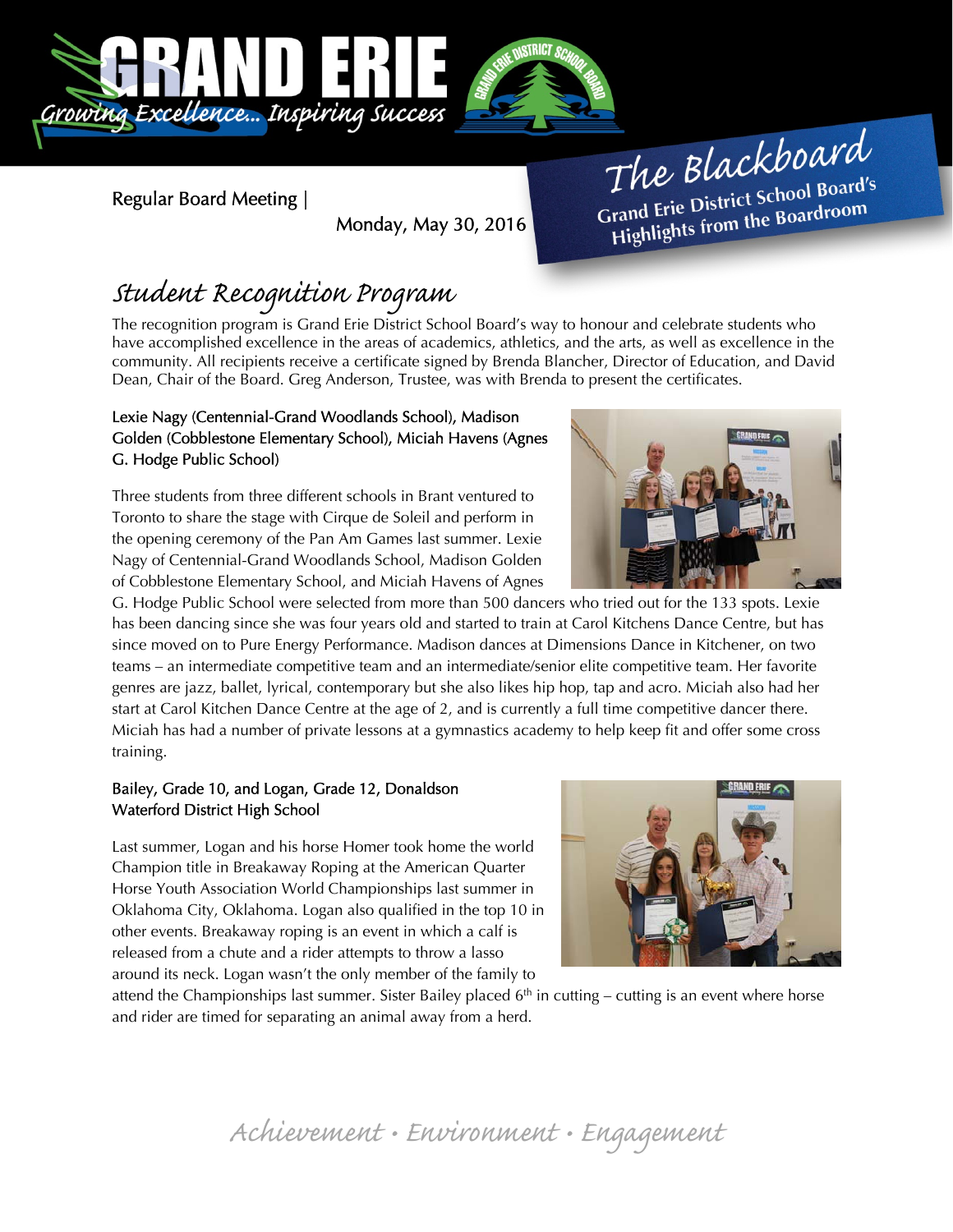## Bryce Savage Valley Heights Secondary School

Bryce has had significant success in basketball foul shooting, winning for the past two years at school competitions, the Knights of Columbus District competitions and at regional competitions in the London area. Bryce is formally identified with multiple exceptionalities (he has autism and a developmental disability), making his accomplishments shine. He was also awarded the Council for Exceptional Children Student Achievement Award last year. Bryce and his family were unable to attend the Board meeting last month, but we were able to present him with his certificate of recognition and his gratitude for the award.



 Bryce was unable to attend the Board Meeting but we share this video to commemorate his achievement: http://bit.ly/1X9z9RT

Do you know a student to nominate for this recognition? Learn about the criteria and the nomination process by visiting the Student Recognition section on the Board's website under the Student tab or directly through this link: http://bit.ly/1T2CS1v

Vex Robotics Challenge: Students in Grades 4 to 8 from five different elementary schools were challenged to swap the workbooks for robots and rely on each other to troubleshoot best practices. Ten students from Major Ballachey Public School, Prince Charles Public School, Houghton Public School, King George School and West Lynn Public School competed in a VEX Robotics Challenge on Wednesday, May 25, 2016. Each school was supplied 12 kits to build different robots to bring to the challenge. Their day started with completing various competitions including soccer and basketball that comprised of a robot wired in by remote control.

See more pictures on Facebook: http://bit.ly/1OYXH7G

Vicki Martin and Sonia Biehn are recipients of this year's Frances Pleschuk Award: The pair work as the educator team in the Kindergarten room at Langton Public School. They have been working with young learners together for the past six years, making a powerful impact on the students they teach. The Frances Pleschuk Award recognizes educators or educator teams in Ontario who have made an exemplary contribution to the education of young children.

 Video: Vicki and Sonia were featured in a 2014 video with one of their students, Charlie: http://bit.ly/1NZYBWu





Achievement • Environment • Engagement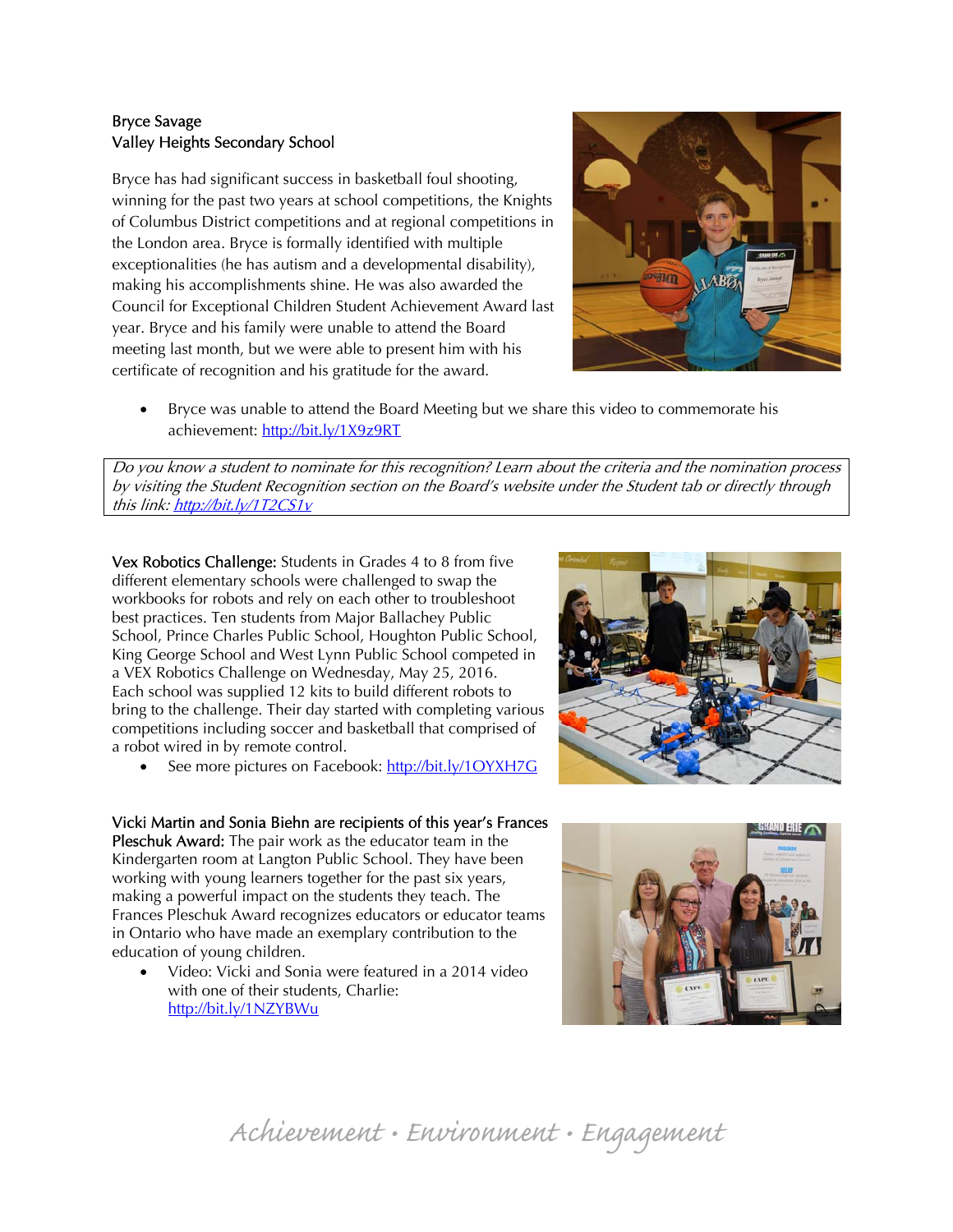Lakewood Child Care Centre Grand Opening: Today's Family Early Learning and Child Care in partnership with the Grand Erie District School Board celebrated the Grand Opening of Lakewood Child Care Centre on May 26, 2016. The Honourable Liz Sandals, Minister of Education, was on hand to commemorate the official opening celebration.

• For more pictures, click here: http://bit.ly/1XVnh4R

Lending Voices: Students from seven school boards in the London East Region joined Grand Erie for Leading Voices, a day of student leadership at Six Nations Polytechnic on Thursday, May 19, 2016. Key note speaker Pakesso Mukash started off the morning with his story as a Cree/Abenaki musician and activist. Students were invited to workshops that included Electroacoustic Music, Wampum Belt Teachings, Lacrosse Teachings, Onkwehon:we Organics and more. The afternoon concluded with a youth panel and future leadership planning.

• Click here to view the photos on Grand Erie's Facebook page: http://bit.ly/1THC1Pp

Schools Support Fort McMurray Relief Effort: Featured in the photo is River Heights Elementary who helped those in Fort McMurray, Alberta by raising funds with Winegard Ford Dealership in Caledonia through the Drive 4UR Community program. There are more schools and students who are active in the relief.

Read more: http://bit.ly/1WSXifg

Director's Visits: Director Brenda Blancher's secondary school visits continued this month. She visited Hagersville Secondary School's hospitality class, Cayuga Secondary School's construction and drama classes, Delhi's Library and cosmetology class, Simcoe Composite School to deliver 25 year gifts to staff, Waterford's Art class (School bell picture featured in her tweet: www.twitter.com/brenblanch), and Dunnville Secondary School's co-op employer breakfast and community closet.

Grand Erie Special Olympic Games: The inaugural Grand Erie Games was held on Wednesday, May 18 at Cayuga Secondary School. The Games were a fun-filled day for our Special Education Secondary Self Contained classes (Autism, Developmentally Delayed, and Multi-Handicapped students). The event began with an Opening Ceremony at 10:15 am, followed by individual and team events that students can participate in. The day ended with a brief awards

Click here to watch the video: http://bit.ly/1UpSg5P